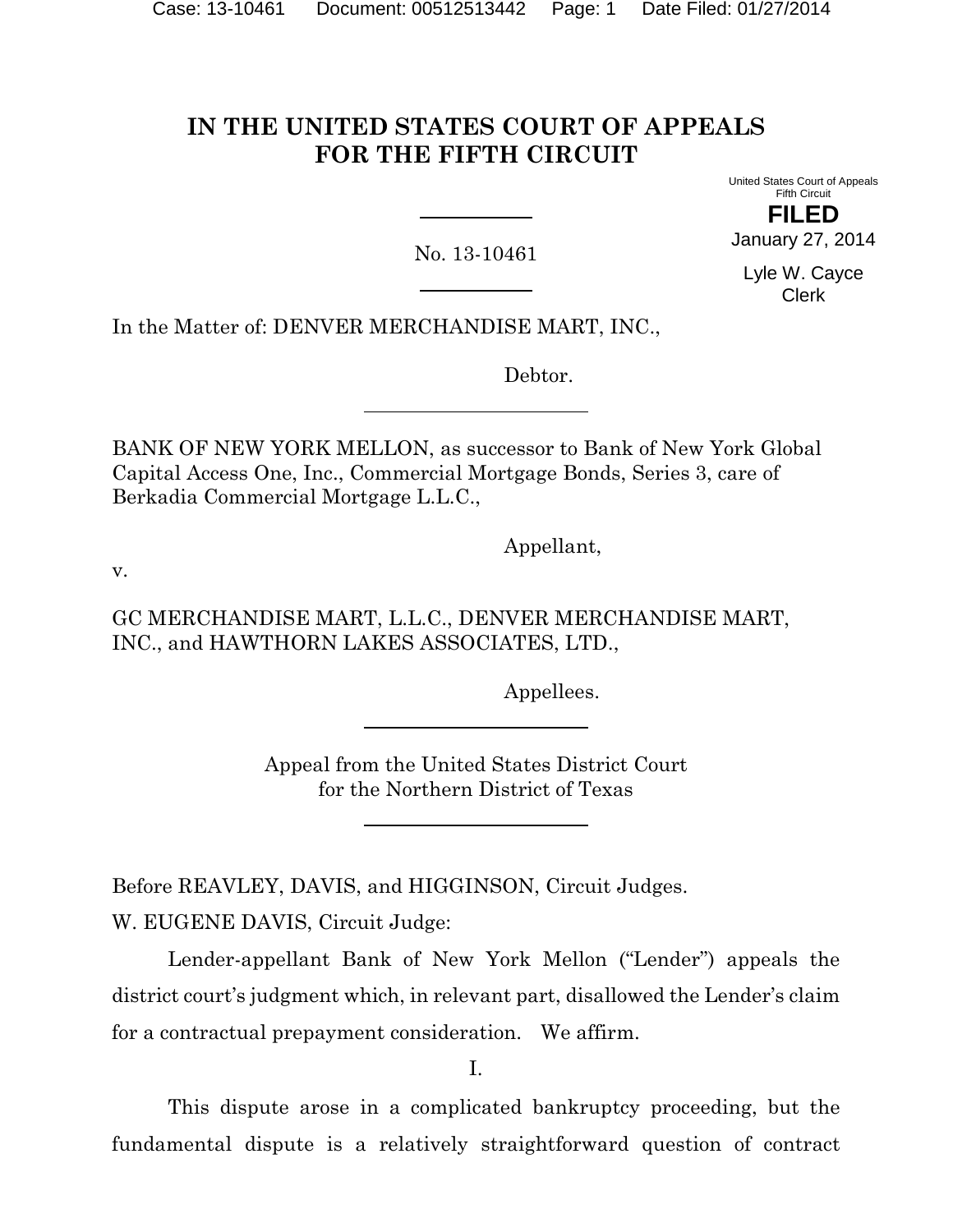interpretation under Colorado law. Debtor-appellee GC Merchandise Mart, LLC ("GCMM") owns the Denver Merchandise Mart, a large exposition center in Denver, Colorado. GCMM's parent company is appellee Hawthorn Lakes Associates, Ltd., and appellee Denver Merchandise Mart, Inc. ("DMM") is an affiliate of GCMM. All three companies filed petitions for voluntary Chapter 11 bankruptcy protection in March 2011. The cases are being jointly administered, with DMM's case designated as the lead case.

GCMM executed a promissory note (the "Note") dated September 30, 1997 in favor of Dynex Commercial, Inc., a predecessor in interest to lenderappellant Bank of New York Mellon ("Lender") in exchange for a \$30 million loan. The Note bore interest at a non-default rate of 8.3% and contained several clauses, only two of which are at issue in this appeal: Article 4 ("Default and Acceleration") and Article 6 ("Prepayment").

Article 4 provides that "if any payment required in this Note is not paid prior to the tenth (10th) day after the date when due or on the Maturity Date or on the happening of any other default," certain sums become immediately due and payable, including the principal balance, interest, default interest, "other sums, as provided in this Note," and "all other moneys agreed or provided to be paid by Borrower in this Note, the Security Instrument or the Other Security Documents," among other things. Article 6 provides that the Borrower may prepay the Note under certain circumstances but must also pay a Prepayment Consideration, which is essentially a penalty for prepayment.

GCMM stopped making payments on the Note in October 2010 and thus defaulted under its terms. The Lender issued a notice of default, which GCMM failed to cure. Though GCMM made two more partial payments, it made no payment whatsoever after December 2010. As permitted by its security instruments, the Lender obtained an *ex parte* order appointing a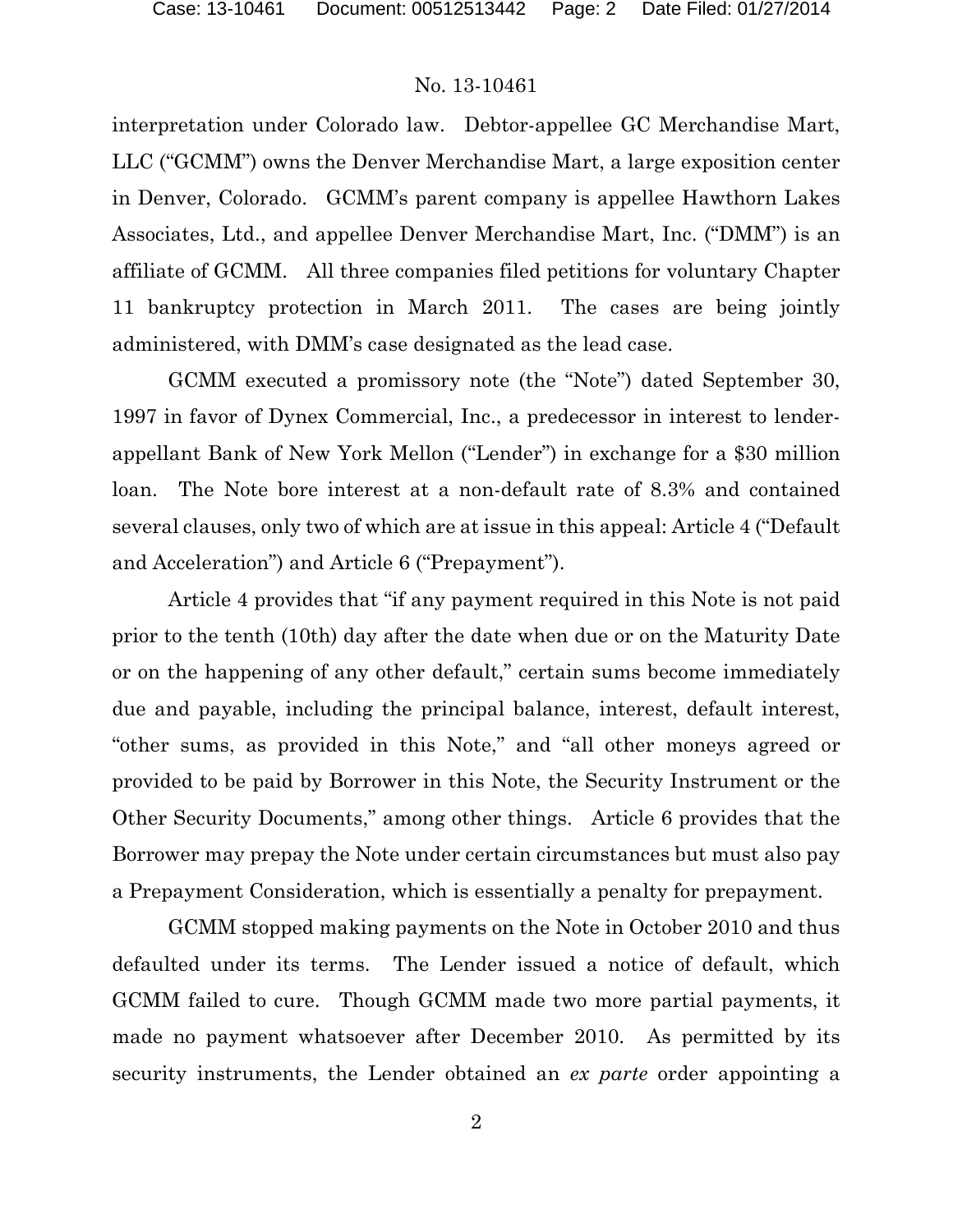$\overline{a}$ 

### No. 13-10461

receiver of the Merchandise Mart, at which point GCMM and the other debtors filed for bankruptcy. At that time, GCMM owed the Lender approximately \$24 million.

The Lender argued that payment of the Prepayment Consideration under Article 6, valued at \$1.8 million, is required by Article 4's acceleration clause, notwithstanding the fact that GCMM stopped making payments under the Note after December 2010 and never paid the Note prior to the maturity date. The bankruptcy court disagreed on four grounds. First, it found that some payment, whether voluntary or involuntary, must actually be made to trigger the obligation to pay the Prepayment Consideration. Second, it found that the rationale for requiring a Prepayment Consideration did not apply here. Third, it found that the cases cited by the Lender were inapposite because in each of those cases, $<sup>1</sup>$  $<sup>1</sup>$  $<sup>1</sup>$  the acceleration clause specifically provided</sup> that acceleration of the note would trigger the obligation to pay the prepayment consideration. Fourth and finally, the bankruptcy court noted that it would have been easy to expressly provide for payment of the Prepayment Consideration in the event of acceleration.

Thus, although the bankruptcy court allowed the Lender to recover a \$25 million secured claim under the Note in conjunction with confirming the reorganization plan,<sup>[2](#page-2-1)</sup> it disallowed the \$1.8 million claim for the Prepayment Consideration under Article 6 of the Note.[3](#page-2-2)

<span id="page-2-0"></span><sup>1</sup> *In re 400 Walnut Assocs., L.P*., 461 B.R. 308 (Bankr. E.D. Pa. 2011); *In re Hidden Lake Ltd. P'ship*, 247 B.R. 722 (Bankr. S.D. Ohio 2000); and *In re CP Holdings, Inc*., 332 B.R. 380 (W.D. Mo. 2005).

<span id="page-2-1"></span><sup>2</sup> The claim had increased from approximately \$24 million at the time of bankruptcy to approximately \$25 million at the time of plan confirmation because of interest.

<span id="page-2-2"></span><sup>&</sup>lt;sup>3</sup> The bankruptcy court set the interest rate for the Lender's claim at 6%. However, it issued an "alternative ruling for purposes of appeal" that if it was found to have erred in excluding the Prepayment Consideration from the Lender's claim, then the interest rate should be set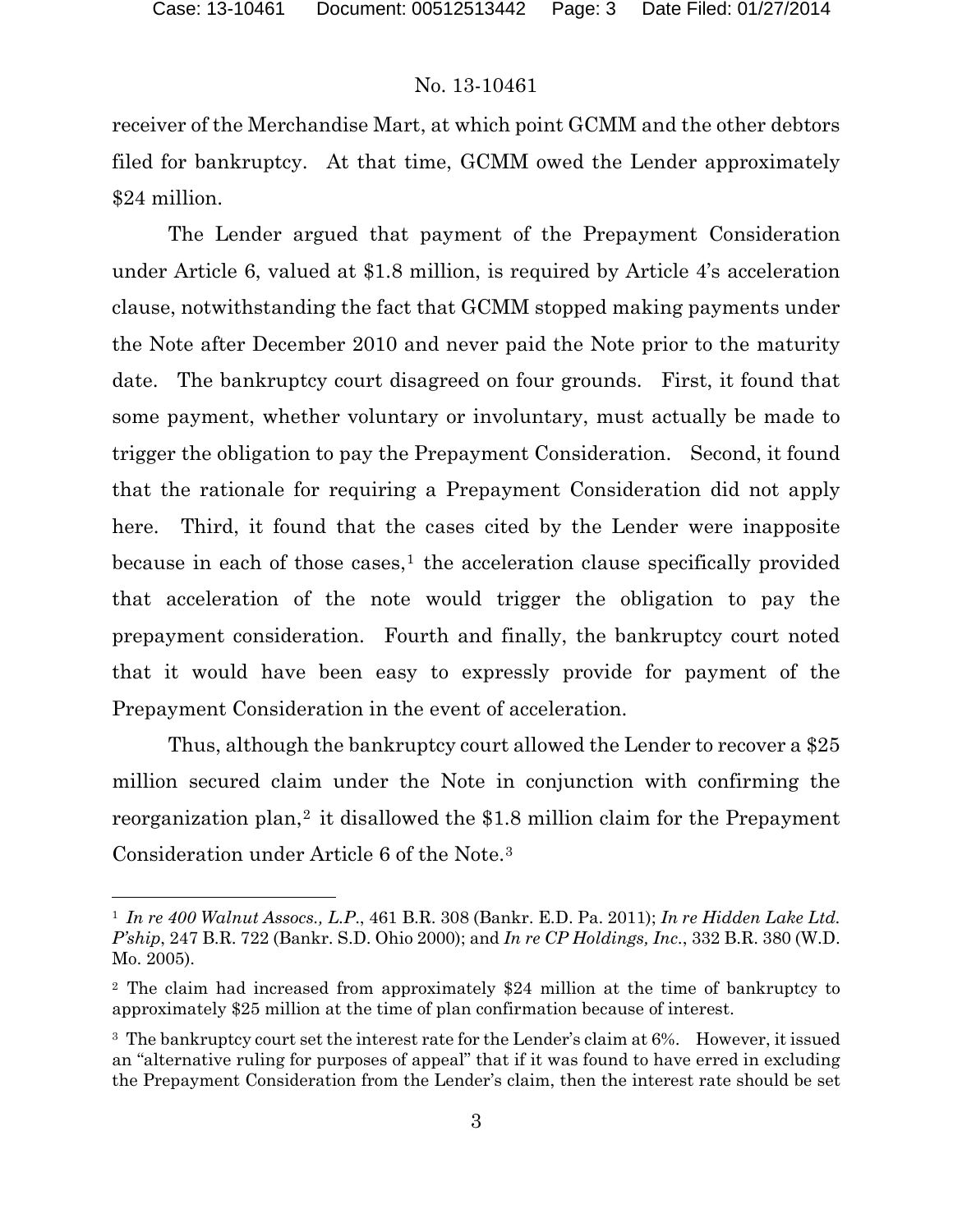The Lender appealed the bankruptcy court's order to the district court. The district court affirmed the bankruptcy court in full. The Lender timely appealed to this court. The only issue the Lender presents on appeal is whether or not GCMM became liable for the \$1.8 Prepayment Consideration upon the pre-bankruptcy acceleration of the Note.

#### II.

In this dispute over the disallowance of a claim in a bankruptcy proceeding, the bankruptcy court had jurisdiction under 28 U.S.C. §§ 157(b)(2)(B) and 1334(b), and the district court had jurisdiction over the appeal from the bankruptcy court under 28 U.S.C.  $\S$  158(a)(1). We therefore have jurisdiction over this appeal from the district court's judgment pursuant to 28 U.S.C. §§ 158(d)(1) and 1291.

"We review the bankruptcy court's findings of fact for clear error and its conclusions of law *de novo*, using the same standards that the bankruptcy court and district court applied."[4](#page-3-0) We look to applicable state law to determine the appropriate standard of review for interpretation of a contract. [5](#page-3-1) Under Colorado law, the interpretation of a contract is a matter of law that is reviewed *de novo*.[6](#page-3-2)

 $\overline{a}$ 

at 6.5% instead, to account for the "slightly riskier loan because . . . we have a higher loanto-value ratio."

<span id="page-3-0"></span><sup>4</sup> *In re Homeowners Mortgage & Equity, Inc*., 354 F.3d 372, 375 (5th Cir. 2003) (citing *Refinery Holding Co. v. TRMI Holdings, Inc. (In re El Paso Refinery, LP)*, 302 F.3d 343, 348 (5th Cir. 2002)).

<span id="page-3-1"></span><sup>5</sup> *See id*. (applying Texas law); and *Stinnett v. Colo. Interstate Gas Co*., 227 F.3d 247, 254 (5th Cir. 2000) (same).

<span id="page-3-2"></span><sup>6</sup> *Allen v. Pacheco*, 71 P.3d 375, 378 (Colo. 2003) (en banc).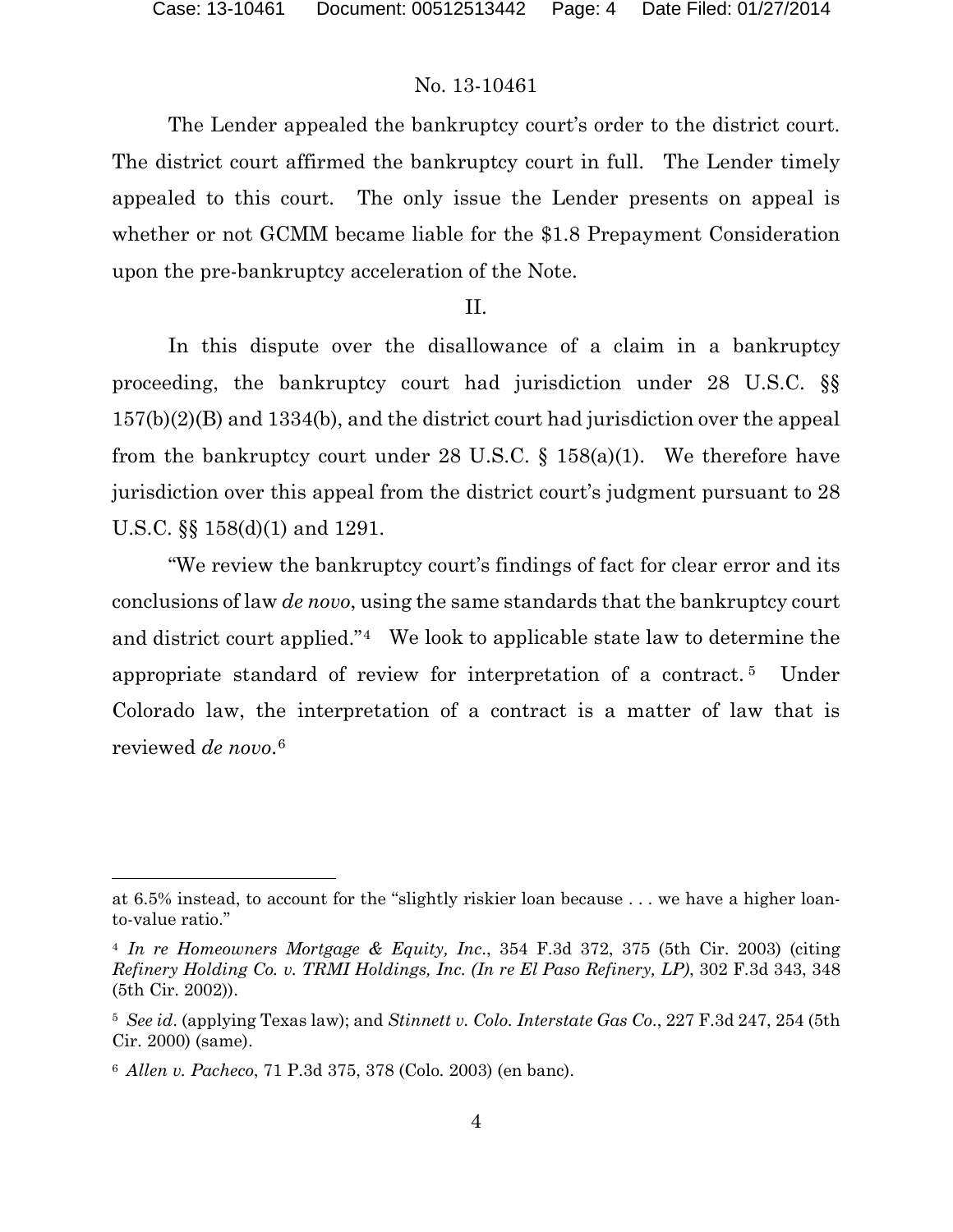# III.

# A. Colorado Contract Interpretation Principles

It is undisputed that Colorado law applies with respect to the interpretation of this contract. The Supreme Court of Colorado, sitting *en banc*, summarized Colorado's general principles for contract interpretation as follows:

> We must construe the terms of the agreement in a manner that allows each party to receive the benefit of the bargain, and the scope of the agreement must faithfully reflect the reasonable expectations of the parties. In other words, we must interpret the agreement in a manner that best effectuates the intent of the parties. We ascertain the parties' intent by looking to the plain language of the agreement. We will enforce the agreement as written unless there is an ambiguity in the language; courts should neither rewrite the agreement nor limit its effect by a strained construction. Thus, like any contract, an arbitration agreement must be given effect according to the plain and ordinary meaning of its terms.

> In determining whether an ambiguity exists, we must ask whether the disputed provision is reasonably susceptible on its face to more than one interpretation. We also evaluate the agreement as a whole and construe the language in harmony with the plain and generally accepted meaning of the words employed, unless the intent of the parties, as expressed in the contract, indicates that an alternative interpretation is intended.[7](#page-4-0)

# B. Relevant Colorado Cases

As the court in *Planned Pethood Plus, Inc. v. KeyCorp, Inc*., 228 P.3d 262,

<span id="page-4-0"></span><sup>7</sup> *Id*. at 378 (citations omitted).  $\overline{a}$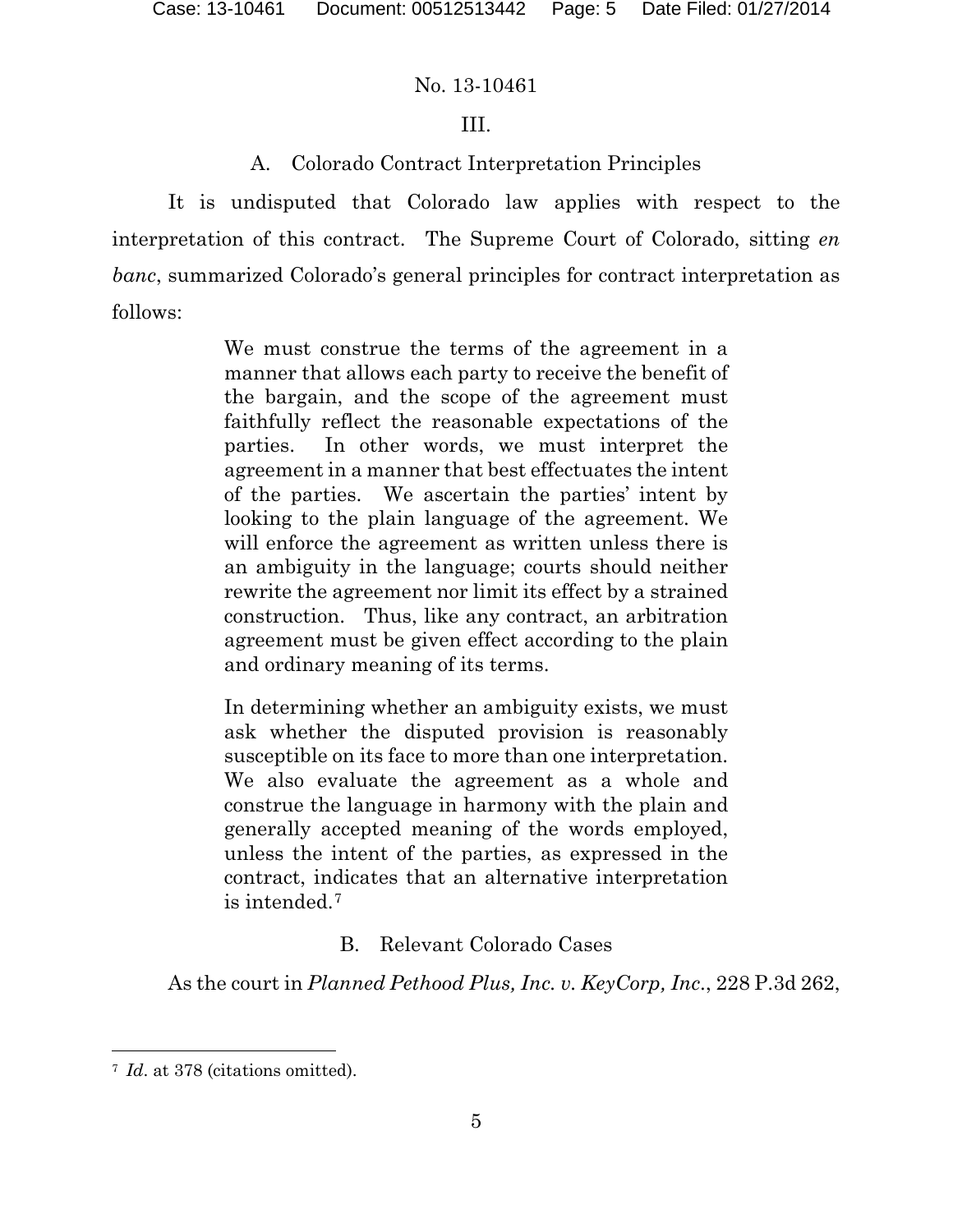264 (Colo. App. 2010), noted, "Prepayment penalties . . . have seldom been the subject of litigation in Colorado." Indeed, only a few Colorado cases have dealt with prepayment penalties in any depth: *Carpenter v. Winn*, 566 P.2d 370 (Colo. App. 1977)*, Kirk v. Kitchens*, 49 P.3d 1189 (Colo. App. 2002), and *Planned Pethood*. Fortunately, these cases sufficiently develop the applicable principles to resolve this dispute.

A lender has the right to refuse early payment,<sup>[8](#page-5-0)</sup> but the lender may expressly waive the right by contract. If a lender does not waive the right to refuse early payment, a borrower may not prepay the note without paying all future interest as well.<sup>9</sup> If a lender does expressly waive the right to refuse early payment, then it is not entitled to any prepayment penalty unless the contract expressly provides for such prepayment penalty.[10](#page-5-2)

Unless specifically provided for by contract, a lender may not assess a prepayment penalty when the note is accelerated at the lender's option. [11](#page-5-3) Generally, a lender's choice to accelerate acts as a waiver of the right to a prepayment penalty[.12](#page-5-4) The caveat is that a court may choose to impose the prepayment penalty even when a lender accelerates the note at its option if there is evidence that the borrower defaulted to avoid additional interest.[13](#page-5-5)

*Planned Pethood* held that a prepayment penalty (also known as a prepayment premium or fee) is not a remedy for breach of contract but

l

<span id="page-5-0"></span><sup>8</sup> *Carpenter*, 566 P.2d at 370.

<span id="page-5-1"></span><sup>9</sup> *Id.* at 371.

<span id="page-5-2"></span><sup>10</sup> *Kirk*, 49 P.3d at 1193 (citing *Burks v. Verschuur*, 532 P.2d 757 (Colo. App. 1974)).

<span id="page-5-3"></span><sup>&</sup>lt;sup>11</sup> *Id.* at 1193 (citing numerous cases from other jurisdictions) and 1194 (adopting the rule for Colorado).

<span id="page-5-4"></span><sup>12</sup> *Id.* at 1194.

<span id="page-5-5"></span><sup>13</sup> *Id.* at 1195.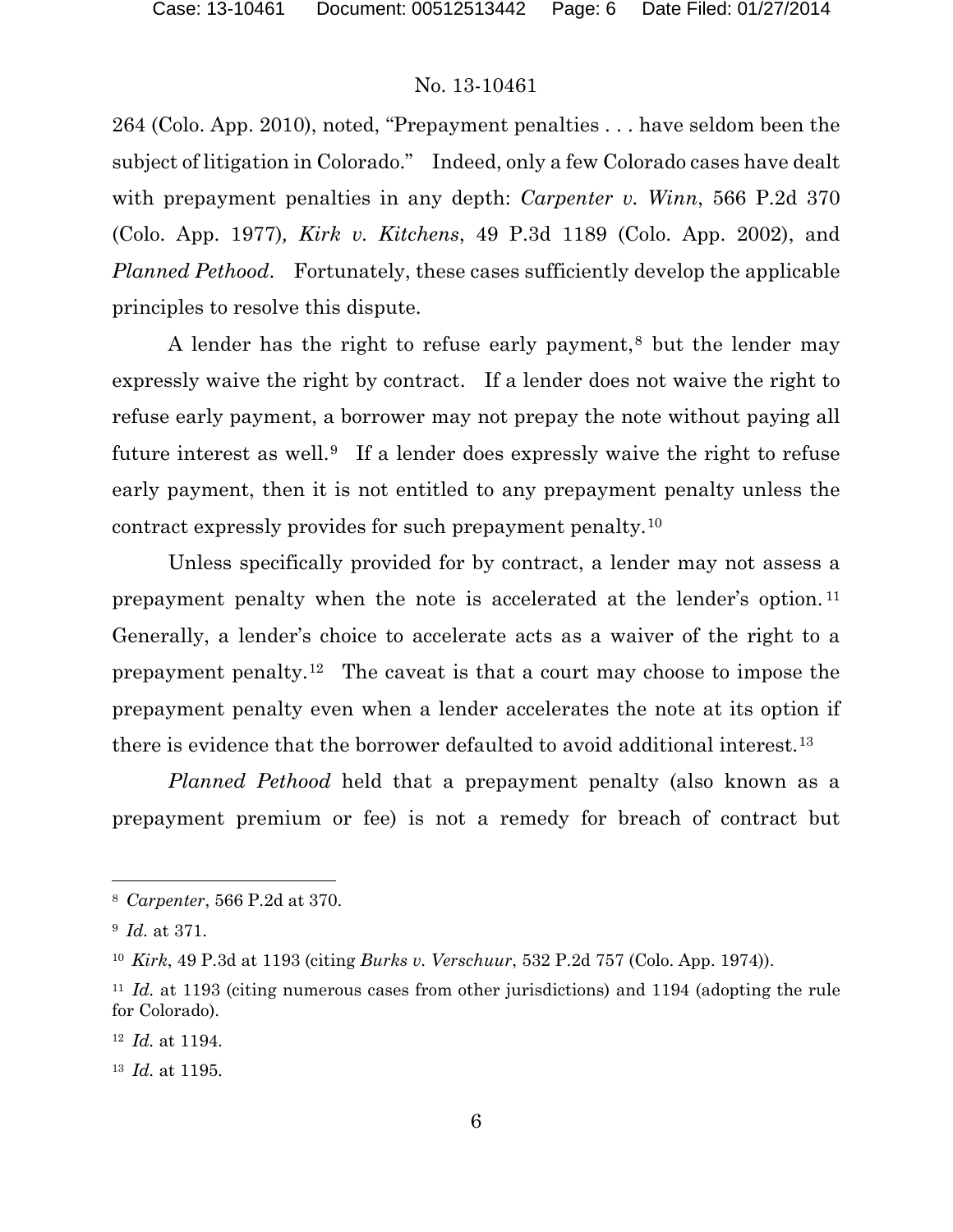consideration for the borrower's right or privilege to prepay.[14](#page-6-0) Accordingly, a prepayment penalty is not liquidated damages and is not subject to the rules of reasonableness for liquidated damages. [15](#page-6-1) Furthermore, the *Planned Pethood* court reasoned that because a prepayment penalty is not properly characterized as liquidated damages due to breach of contract, it should not trigger application of section 506(b) of the Bankruptcy Code,[16](#page-6-2) as *In re A.J. Lane & Co., Inc*., 113 B.R. 821 (Bankr. D. Mass. 1990), had ruled under non-Colorado law.[17](#page-6-3)

Parties are free to contract however they wish around these general rules, provided they do so clearly.

C. Applicable Provisions of the Note

As noted above, this appeal hinges on the interpretation of Articles 4 and 6 of the Note. Article 4 ("Default and Acceleration") provides in full:

> (a) The whole of the principal sum of this Note, (b) interest, default interest, late charges and other sums, as provided in this Note, the Security Instrument or the Other Security Documents (defined below), *(c) all other moneys agreed or provided to be paid by Borrower in this Note, the Security Instrument or the Other Security Documents*, (d) all sums advanced pursuant to the Security Instrument to protect and preserve the

l

<span id="page-6-0"></span><sup>14</sup> *Planned Pethood*, 228 P.3d at 264-65.

<span id="page-6-1"></span><sup>15</sup> *Id*.

<span id="page-6-2"></span><sup>16</sup> Section 506(b), 11 U.S.C. § 506(b), provides:

<sup>(</sup>b) To the extent that an allowed secured claim is secured by property the value of which, after any recovery under subsection (c) of this section, is greater than the amount of such claim, there shall be allowed to the holder of such claim, interest on such claim, and any reasonable fees, costs, or charges provided for under the agreement or State statute under which such claim arose.

<span id="page-6-3"></span><sup>17</sup> 228 P.3d at 265-66.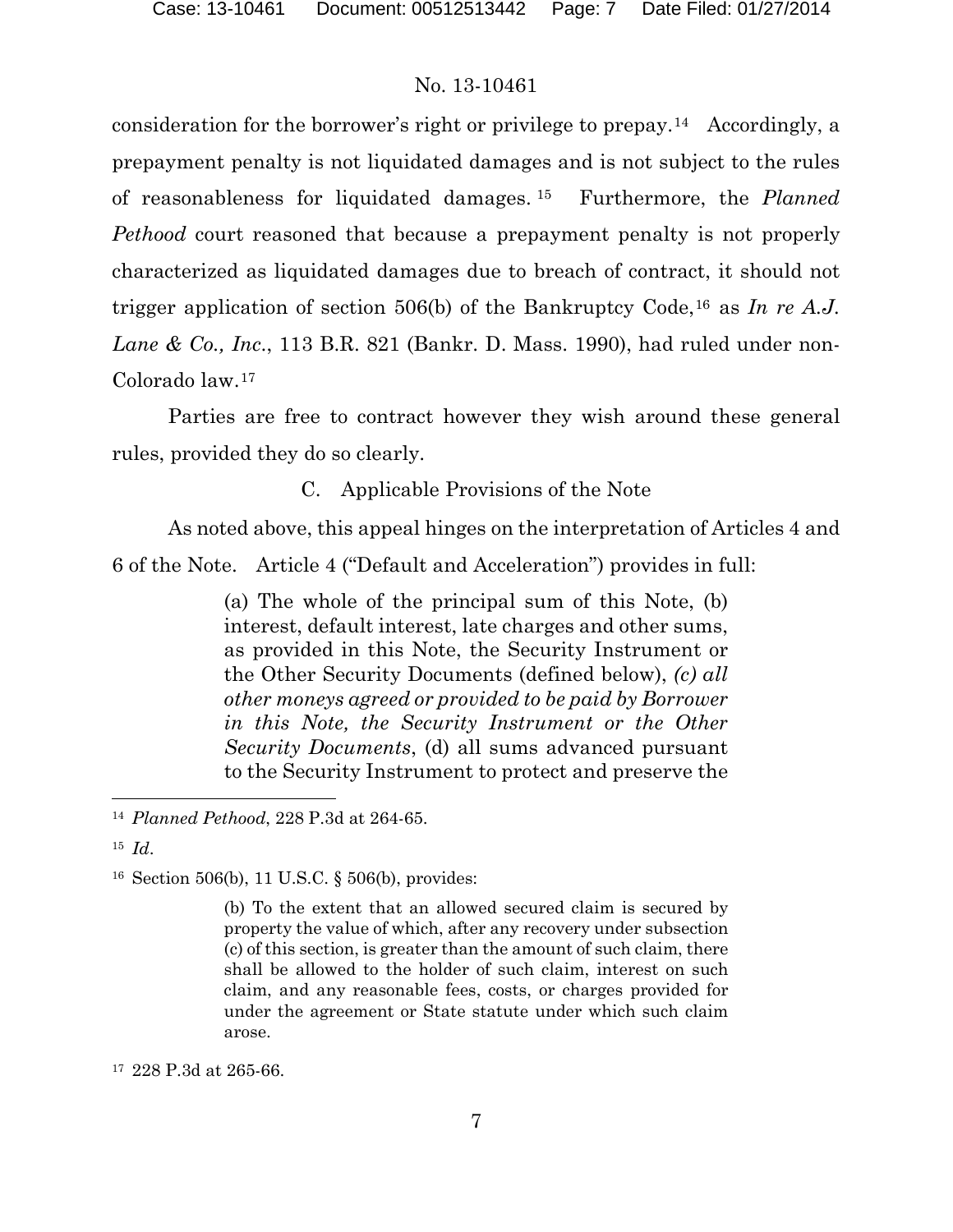Property and the lien and the security interest created thereby, and (e) all sums advanced and costs and expenses incurred by Lender in connection with the Debt (defined below) or any part thereof, any renewal, extension, or change of or substitution for the Debt or any part thereof or the acquisition or perfection of the security therefor, whether made or incurred at the request of Borrower or Lender (all the sums referred to in (a) through (e) above shall collectively be referred to as the "Debt") shall without notice become immediately due and payable at the option of Lender if any payment required in this Note is not paid prior to the tenth (10th) day after the date when due or on the Maturity Date or on the happening of any other default, after the expiration of any applicable notice and grace periods, herein or under the terms of the Security Instrument or any of the Other Security Documents (collectively, an "Event of Default"). [emphasis added]

Article 6 ("Prepayment") provides that the Borrower may not prepay the Note prior to October 1, 2007 (the "Lockout Period"), or within six (6) months from the maturity date (October 1, 2012), i.e., April 1, 2012. During the period between October 1, 2007 and April 1, 2012, however, Article 6(A)(1) gives the Borrower, GCMM, the "right or privilege to prepay all (but not less than all) of the unpaid principal balance of this Note" as well as all interest to the Prepayment Date, the interest due "to and including the first day of the calendar month immediately following the Prepayment Date," payment of any other sums due under the Note and related security instruments, the Release Fee, and, most relevantly, the Prepayment Consideration. Article 6(A)(1) also provides the formula for calculating the Prepayment Consideration.

Article 6(A)(1) also discusses prepayment in the event of a default:

If a Default Prepayment (defined herein) occurs, Borrower shall pay to Lender the entire Debt,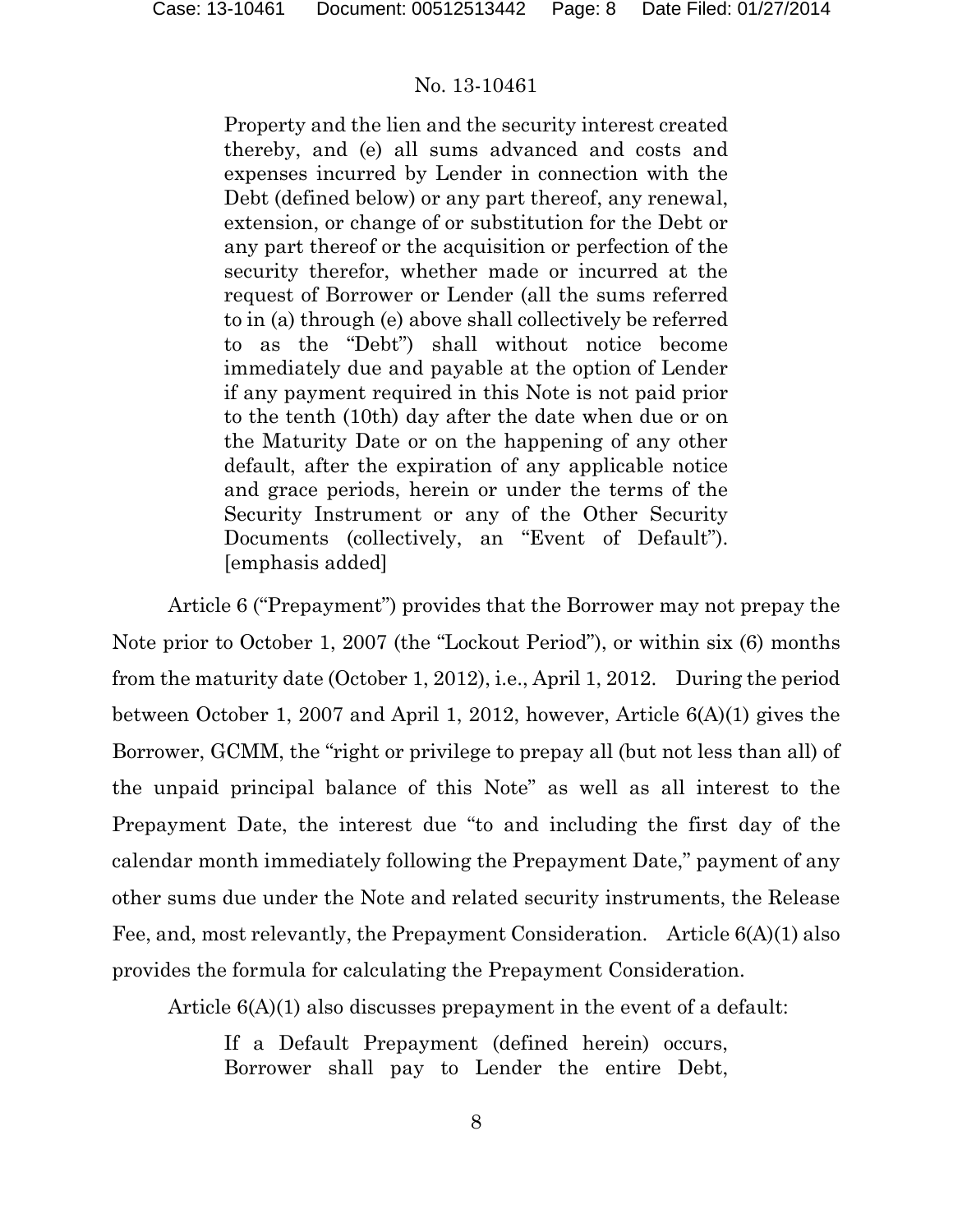including, without limitation, the Prepayment Consideration (defined below).

For purposes of this Note, the term "Default Prepayment" shall mean a *prepayment* of the principal amount of this Note *made* during the continuance of any Event of Default or after an acceleration of the Maturity Date under any circumstances, including, without limitation, a prepayment occurring in connection with reinstatement of the Security Instrument provided by statute under foreclosure proceedings or exercise of a power of sale, any statutory right of redemption exercised by Borrower or any other party having a statutory right to redeem or prevent foreclosure, any sale in foreclosure or under exercise of a power of sale or otherwise. [emphasis added]

The only other potentially relevant provision is Article 6(A)(3), which provides:

> Borrower shall pay the Prepayment Consideration due hereunder whether the prepayment is voluntary or involuntary (including without limitation in connection with Lender's acceleration of the unpaid principal balance of the Note) or the Security Instrument is satisfied or released by foreclosure (whether by power of sale or judicial proceeding), deed in lieu of foreclosure or by any other means.

### IV.

Under Colorado law, it is relatively simple to decide the only issue presented here, whether the acceleration of the Note due to GCMM's default by nonpayment under Article 4 triggered the obligation to pay the Prepayment Consideration under Article 6. Article 4 of the Note, concerning acceleration and default, provides for acceleration of principal, interest owed, and other things. As the Lender concedes, the only language that could possibly apply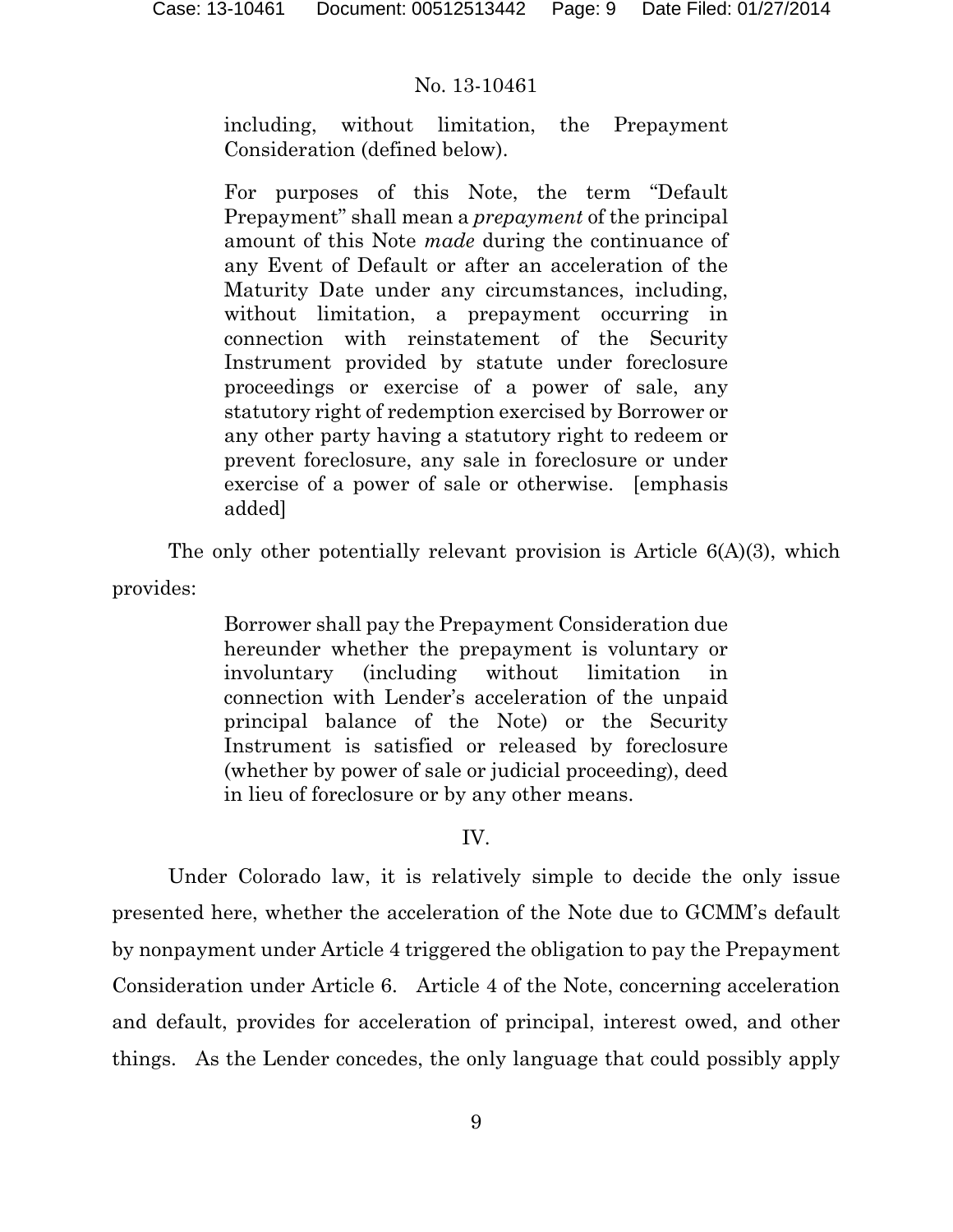to a prepayment penalty is the acceleration of "all sums, as provided in this Note" or "all other moneys agreed or provided to be paid by Borrower in this Note, the Security Instrument or the Other Security Documents." Under this plain language, we must look elsewhere in the note to determine what "other sums" or "other moneys" must be paid. Logically, it cannot include every *potential* payment referred to in the Note or else contract conditions would mean nothing.

To determine whether the Prepayment Consideration was "agreed or provided to be paid by Borrower in this Note," we must look to Article 6, concerning prepayment. There are several conditions that might trigger the obligation to pay the Prepayment Consideration, but none requires the Borrower to pay the Prepayment Consideration absent an actual prepayment, which did not occur here.

First, Article 6(A)(1) gives the Borrower the "right or privilege" to prepay "all (but not less than all) of the unpaid balance of this Note" subject to paying the Prepayment Consideration but does not require it to do so. Because GCMM did not prepay, this provision cannot apply.

Second, also under Article 6(A)(1), the Borrower is obligated to pay in the event of a Default Prepayment, which is defined as a prepayment occurring during a default or acceleration "under any circumstances." Again, the plain language requires an actual prepayment to trigger the obligation to pay the Prepayment Consideration, and no prepayment occurred here.

Third and finally, Article 6(A)(3) provides that "Borrower shall pay the Prepayment Consideration due hereunder whether the prepayment is voluntary or involuntary (including without limitation in connection with Lender's acceleration of the unpaid principal balance of the Note) or the Security Instrument is satisfied or released by foreclosure (whether by power